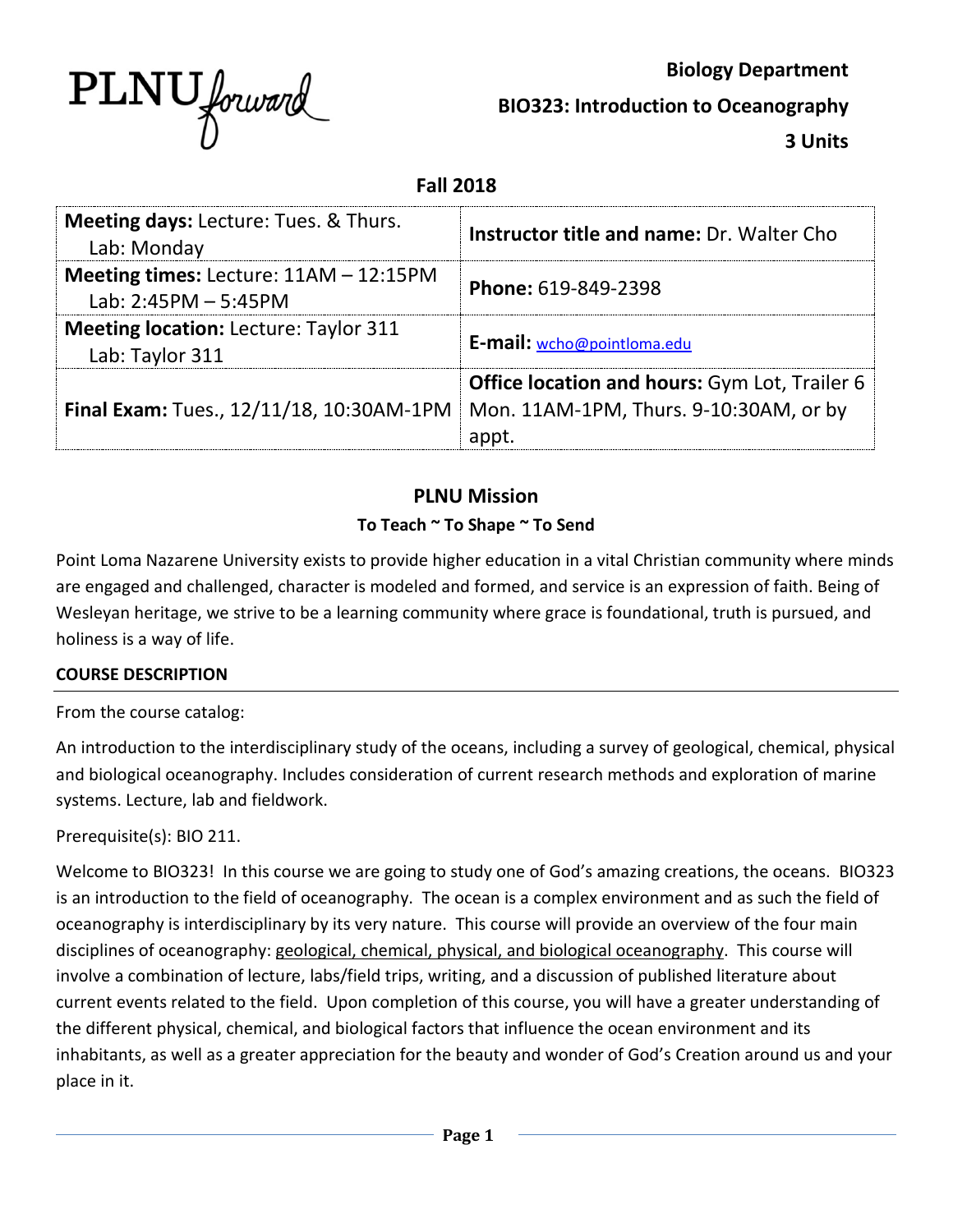#### IDEA Center – Course Goals:

1) Gaining a basic understanding of the subject (e.g., factual knowledge, methods, principles, generalizations, theories)

3) Learning to apply course material (to improve thinking, problem solving, and decisions)

11) Learning to analyze and critically evaluate ideas, arguments, and points of view

- You will be able to analyze, evaluate, and apply the model of Plate Tectonics to the study of geological features of ocean basins. (1,3)
- You will be able to analyze and interpret the origin, distribution, and evolution of ocean sediment. (1,3)
- You will be able to evaluate the effects of temperature, pressure, and salinity on the density, layering, and dynamics of the oceans. (1)
- You will be able to integrate and evaluate the general circulation of the atmosphere and oceans. (1)
- You will be able to analyze and assess the origin and effects of waves, tides, and ocean currents. (1,3)
- You will be able to classify and analyze the pelagic and benthic environments of the ocean. (1)
- You will be able to analyze and evaluate the interactions and effects of the biological, physical, and chemical components of the oceans in the context of marine habitats. (1,3)
- You will be able to discuss ocean policy and analyze it from a scientific and social perspective. (3,11)
- You will reflect on and articulate your views about the beauty and wonder of God's Creation and your place in it.

#### **REQUIRED TEXTS AND RECOMMENDED STUDY RESOURCES**

Garrison, T. S. (2012) *Oceanography: An Invitation to Marine Science*. 8th Ed. Cengage Learning, Belmont: 640 pp. ISBN: 9781111990848

Additional reading and articles as assigned for class discussions and posted on the course site.

#### **ASSESSMENT AND GRADING**

Grades will be based upon a straight percentage of the total possible points available in this course and will include the following requirements:

#### **Approximate Grading Scale:**

| 93-100 = A                  | $90-92 = A$                       | $88-89 = B+$ | $83-87 = B$             | $80-82 = B - 78-79 = C +$ |  |  |
|-----------------------------|-----------------------------------|--------------|-------------------------|---------------------------|--|--|
| 73-77 = C                   | $70-72 = C$                       | $68-69 = D+$ | $63-67 = D$             | $60-62 = D - 00-59 = F$   |  |  |
| <b>Course Requirements:</b> |                                   |              | % Value of Final Grade: |                           |  |  |
| EXAMS:                      |                                   |              |                         |                           |  |  |
| Exam #1                     |                                   |              | 10%                     |                           |  |  |
| Exam #2                     |                                   |              |                         | 10%                       |  |  |
|                             | Final Fxam                        |              | 25%                     |                           |  |  |
|                             | LAB/FIELD PARTICIPATION & REPORTS |              | 25%                     |                           |  |  |
|                             | QUIZZES/ASSIGNMENTS               |              | 20%                     |                           |  |  |
| ATTENDANCE/PARTICIPATION    |                                   |              |                         | 10%                       |  |  |
| <b>TOTAL</b>                |                                   | 100%         |                         |                           |  |  |
|                             |                                   |              |                         |                           |  |  |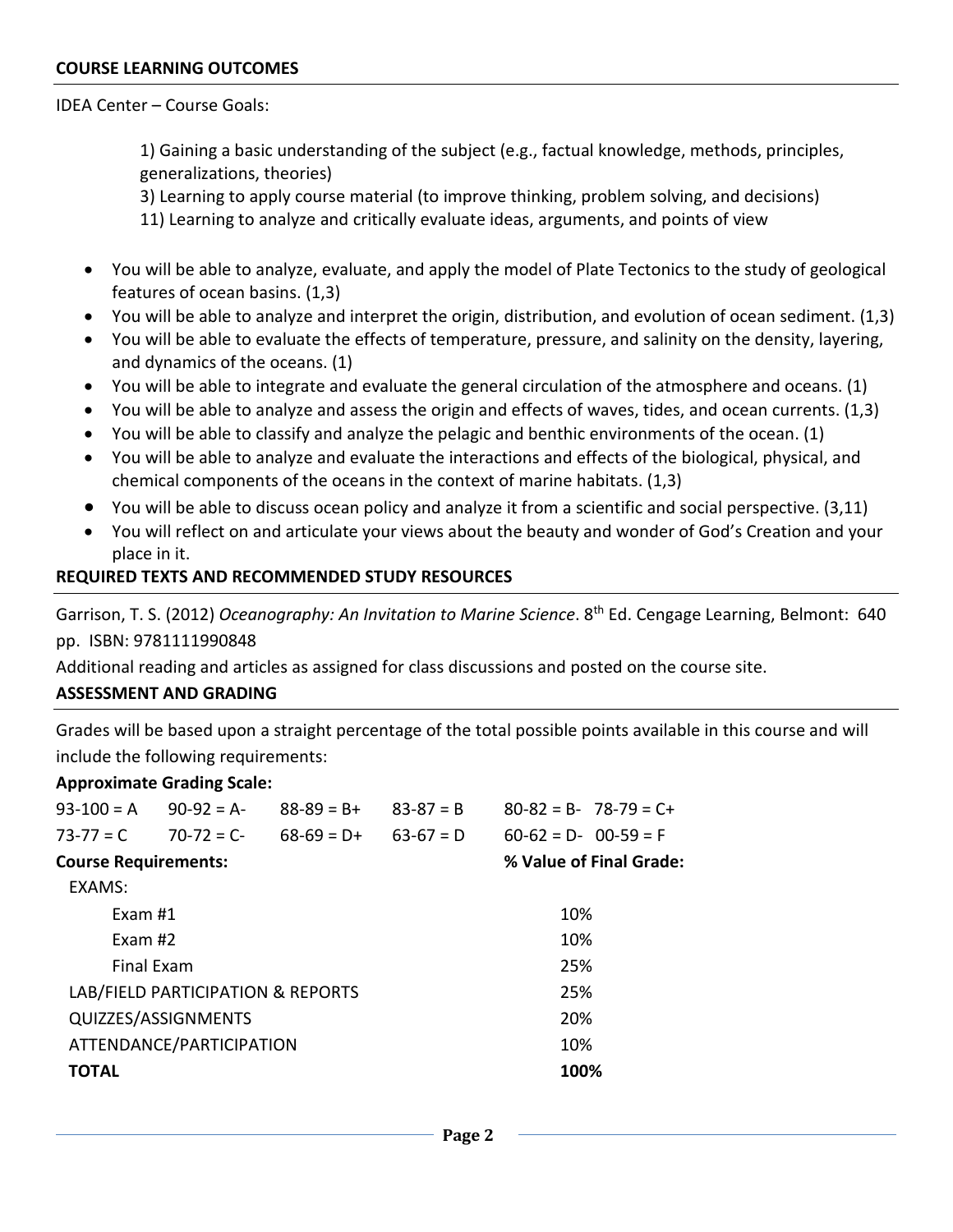### **Course Requirements in Detail:**

### **A. Lecture:**

The lectures will follow the tentative "Schedule of Activities" attached to your syllabus. Due to limitation in time, lectures will cover important key concepts but will not cover all of the information important for this course. You will need to read the appropriate chapters before the lecture to be best prepared for lecture and to participate in classroom discussions. Keep up with the course material and do not be afraid to ask questions.

### **B. Exams:**

There will be 2 exams (10% final grade each) and a Final Exam (20% of final grade). Each exam is objective and can consist of multiple-choice, matching, short answer and true/false type questions. There will also be some application questions including synthesis and analysis of important concepts as well as essay/discussion questions. Each exam will only cover material since the previous exam; however, fundamental concepts introduced early on will need to be remembered to address concepts throughout the course. The Final Exam will be comprehensive, covering topics from the 4<sup>th</sup> Unit of the course as well as the first 3 Units.

All materials in the class are potential test topics. This includes lecture materials from the required textbook (text, illustrations), lab information, any handouts or additional reading assignments you might receive, and inclass discussions on relevant topics or questions of interest.

TENTATIVE dates for the exams are: **Exam #1 – October 2, 2018 [T]; Exam #2 – November 6, 2018 [T]; FINAL EXAM – December 11, 2018 [T, 10:30 AM–1:00 PM]**. Except for the final exam, dates are subject to change depending on progression through required course material. NOTE: See above for make-up policy for exams.

### **C. Lab/Field Participation & Assignments:**

The field trips and labs have been designed to expose the students to as many possible different aspects and potential interests of marine science in general and biological oceanography in particular. Because of the opportunity for exciting & significant scientific discovery and observation during these trips, attendance at scheduled lab activities and full completion of lab reports is mandatory and will constitute 20% of your grade. Absences must be excused ahead of time and unexcused absences for labs will count significantly against this portion of your final grade as lab makeup work will not be accepted when an excused absence is not given/recognized. A good portion of the "laboratory" component of this class will take place in the field where direct observations of phenomena can be made. Please see the tentative schedule for labs below. NOTE: The weather may impact what we can do in the field. Flexibility and adaptability is an important part of marine research and something we all may experience this semester.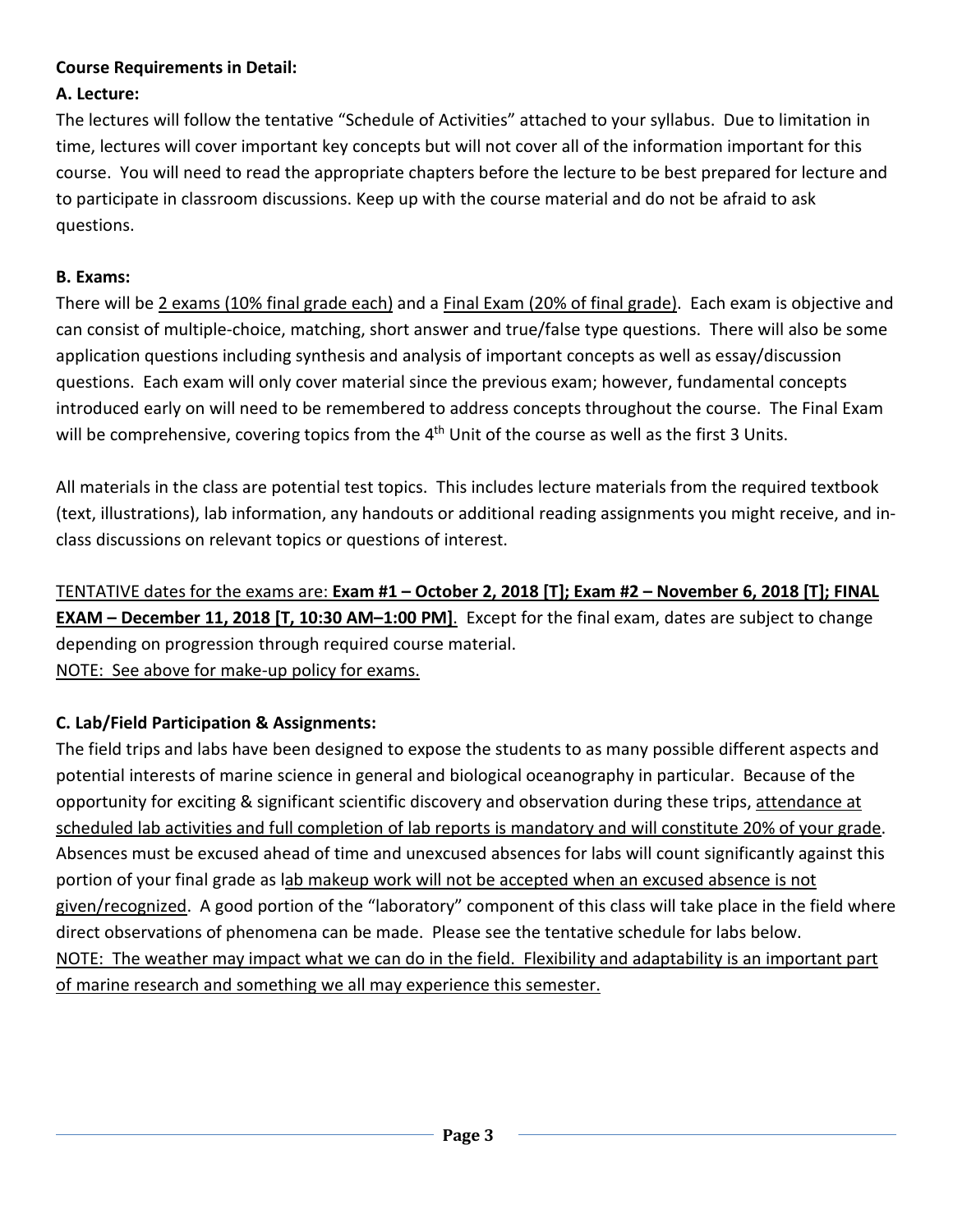### **D. Quizzes/Assignments:**

Quizzes and assignments may be given throughout the course. These will focus on the reading and lecture materials and are worth 20% of your final grade.

Weekly in-class exercises and select assignments throughout the semester will be graded **CREDIT/NO CREDIT**. These will be clearly identified when assigned. Credit for these assignments will be awarded only if **ALL** of the detailed specifications required for the specific assignment are met. Assignments may be resubmitted once through the use of **TOKENS** (see below).

**TOKENS**: Each student starts the semester with 3 TOKENS, which can be exchanged for either: a) a *24-hour extension* (requests must be submitted BEFORE the assignment is due) or b) a *resubmission* of a revised assignment (requests for revision must be submitted within 24-hours after the graded assignment has been returned). In order to use a TOKEN, you must both email me and submit a COMMENT on the assignment in Canvas to let me know your intention of using your TOKEN. Your email and COMMENT should: 1) have "Token Request" in the Subject header 2) state whether you are using the TOKEN to request a 24-hour extension or resubmission of an assignment, and 3) name the specific assignment.

# **E. Class Attendance/Participation:**

Class attendance /participation is a very important part of learning and will count for 10% of your final grade. You are responsible for notifying the instructor of any known excused absence at least one week before the date of that absence*.*

### **INCOMPLETES AND LATE ASSIGNMENTS**

All assignments are to be submitted/turned in by the beginning of the class session when they are due including assignments posted in Canvas. Incompletes will only be assigned in extremely unusual circumstances.

**Deadlines** will be strictly adhered to. You may request a 24-hour extension through the use of TOKENS (see TOKENS above)

# **FINAL EXAMINATION POLICY**

Successful completion of this class requires taking the final examination **on its scheduled day, Tuesday, 12/11/18, 10:30AM-1PM**. The final examination schedule is posted on the [Class Schedules](http://www.pointloma.edu/experience/academics/class-schedules) site. No requests for early examinations or alternative days will be approved.

### **PLNU COPYRIGHT POLICY**

Point Loma Nazarene University, as a non-profit educational institution, is entitled by law to use materials protected by the US Copyright Act for classroom education. Any use of those materials outside the class may violate the law.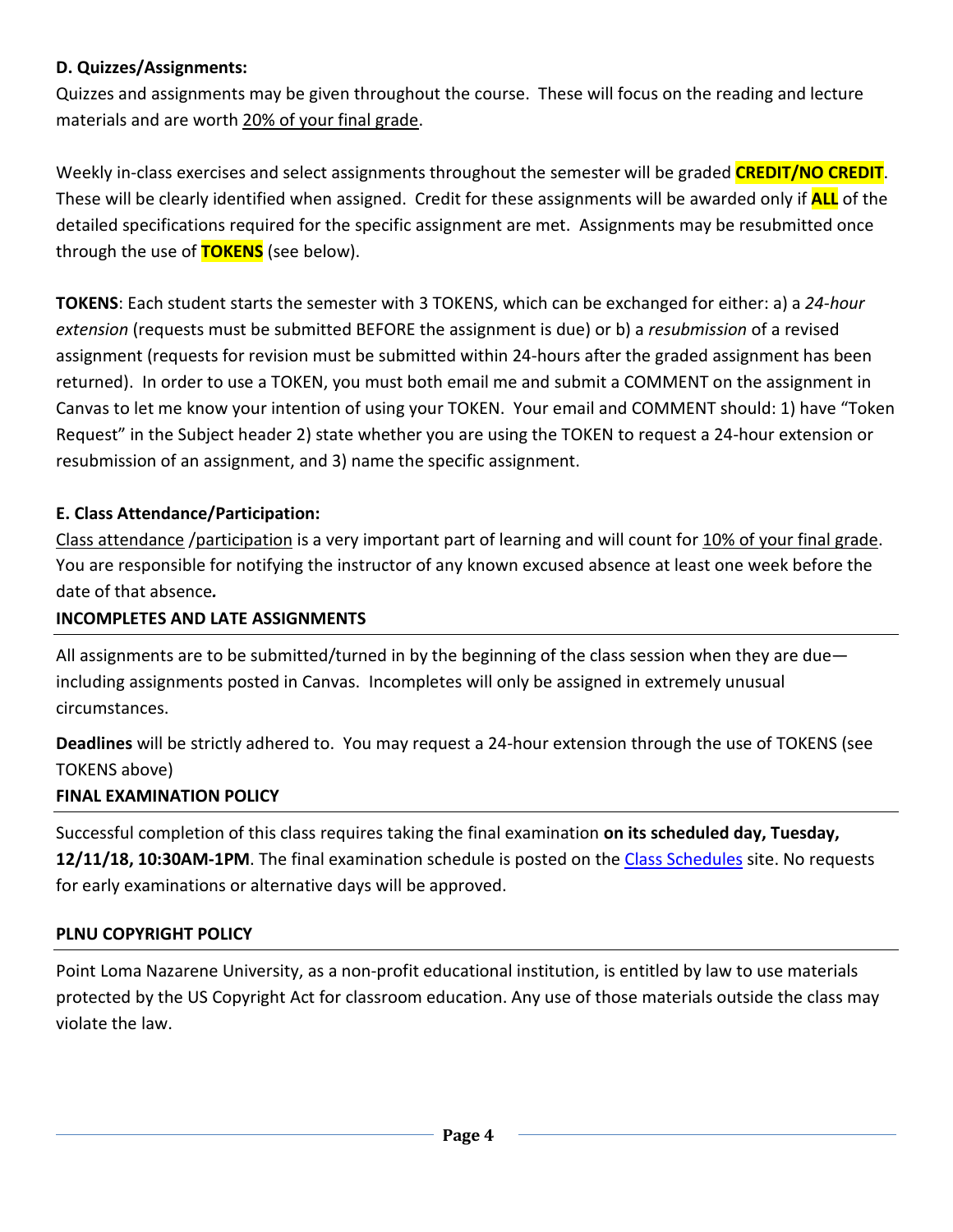### **PLNU ACADEMIC HONESTY POLICY**

Students should demonstrate academic honesty by doing original work and by giving appropriate credit to the ideas of others. Academic dishonesty is the act of presenting information, ideas, and/or concepts as one's own when in reality they are the results of another person's creativity and effort. A faculty member who believes a situation involving academic dishonesty has been detected may assign a failing grade for that assignment or examination, or, depending on the seriousness of the offense, for the course. Faculty should follow and students may appeal using the procedure in the university Catalog. Se[e Academic Policies](http://catalog.pointloma.edu/content.php?catoid=18&navoid=1278) for definitions of kinds of academic dishonesty and for further policy information.

### **PLNU ACADEMIC ACCOMMODATIONS POLICY**

While all students are expected to meet the minimum standards for completion of this course as established by the instructor, students with disabilities may require academic accommodations. At Point Loma Nazarene University, these students are requested to file documentation during the first two weeks of the semester with the Academic Support Center (ASC), located in the Bond Academic Center. This policy assists the University in its commitment to full compliance with Section 504 of the Rehabilitation Act and the Americans with Disabilities Act. Section 504 (a) prohibits discrimination against students with special needs and guarantees all qualified students equal access to and benefits of PLNU programs and activities. Once the student files documentation, the ASC will contact the student's instructors and provide written recommendations for reasonable and appropriate accommodations to meet the individual learning needs of the student.

The PLNU Disability Resource Center (DRC) can be reached by phone at 619-849-2486 or by e-mail at [DRC@pointloma.edu.](mailto:DRC@pointloma.edu) See [Disability Resource Center](http://www.pointloma.edu/experience/offices/administrative-offices/academic-advising-office/disability-resource-center) for additional information. For more details see the PLNU catalog [Accommodations.](https://catalog.pointloma.edu/content.php?catoid=35&navoid=2136#Academic_Accommodations)

Students with learning disabilities who may need accommodations should also discuss their needs with the instructor during the first two weeks of class.

#### **PLNU ATTENDANCE AND PARTICIPATION POLICY**

Regular and punctual attendance at all classes is considered essential to optimum academic achievement. If the student is absent from more than 10 percent of class meetings, the faculty member can file a written report which may result in de-enrollment. If the absences exceed 20 percent, the student may be de-enrolled without notice until the university drop date or, after that date, receive the appropriate grade for their work and participation. See **Academic Policies** in the Undergraduate Academic Catalog.